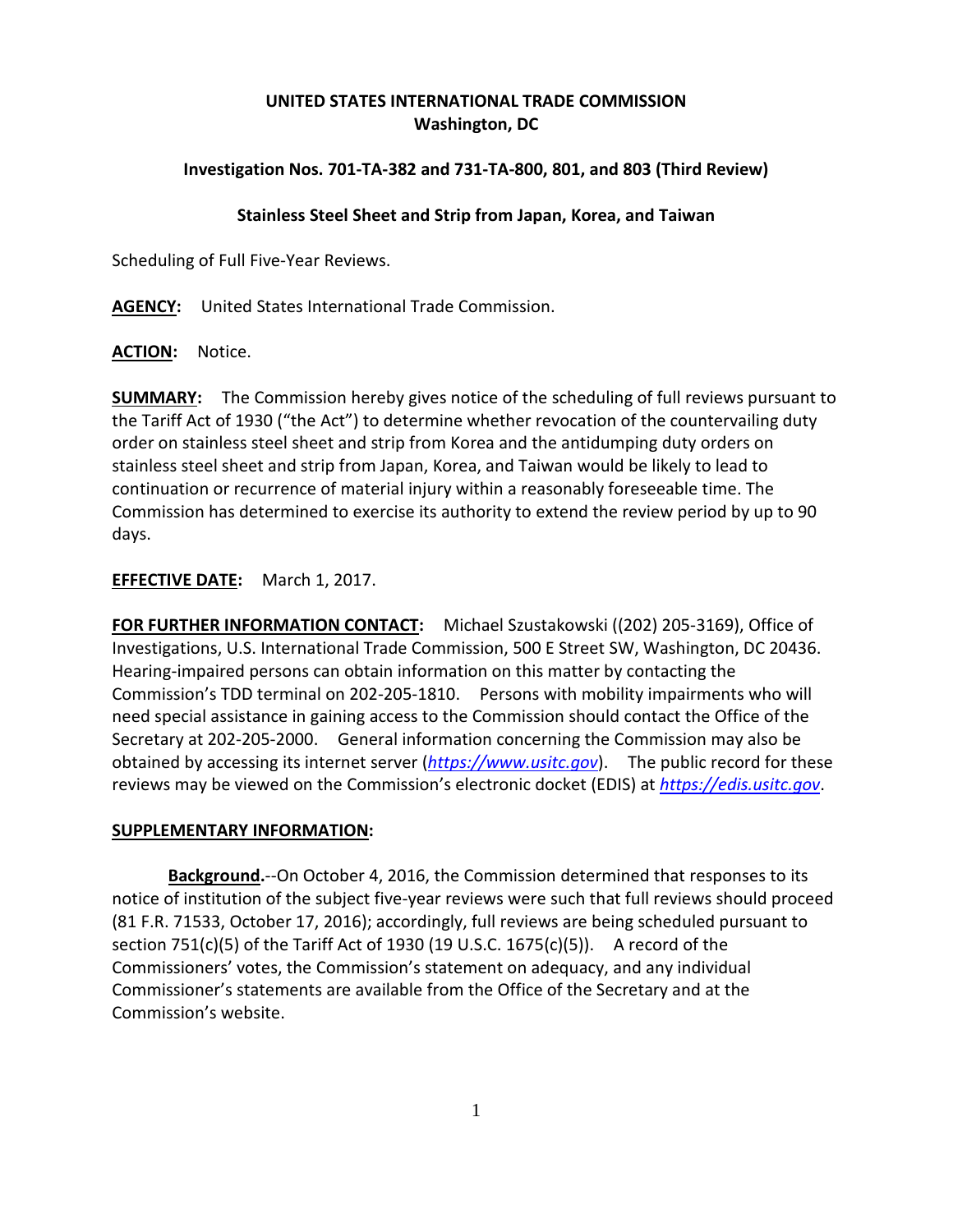**Participation in the reviews and public service list.**--Persons, including industrial users of the subject merchandise and, if the merchandise is sold at the retail level, representative consumer organizations, wishing to participate in these reviews as parties must file an entry of appearance with the Secretary to the Commission, as provided in section 201.11 of the Commission's rules, by 45 days after publication of this notice. A party that filed a notice of appearance following publication of the Commission's notice of institution of the reviews need not file an additional notice of appearance. The Secretary will maintain a public service list containing the names and addresses of all persons, or their representatives, who are parties to the reviews.

For further information concerning the conduct of these reviews and rules of general application, consult the Commission's Rules of Practice and Procedure, part 201, subparts A and B (19 CFR part 201), and part 207, subparts A, D, E, and F (19 CFR part 207).

**Limited disclosure of business proprietary information (BPI) under an administrative protective order (APO) and BPI service list.**--Pursuant to section 207.7(a) of the Commission's rules, the Secretary will make BPI gathered in these reviews available to authorized applicants under the APO issued in the reviews, provided that the application is made by 45 days after publication of this notice. Authorized applicants must represent interested parties, as defined by 19 U.S.C. 1677(9), who are parties to the reviews. A party granted access to BPI following publication of the Commission's notice of institution of the reviews need not reapply for such access. A separate service list will be maintained by the Secretary for those parties authorized to receive BPI under the APO.

**Staff report.**--The prehearing staff report in the reviews will be placed in the nonpublic record on June 29, 2017, and a public version will be issued thereafter, pursuant to section 207.64 of the Commission's rules.

**Hearing.**--The Commission will hold a hearing in connection with the review beginning at 9:30 a.m. on July 25, 2017, at the U.S. International Trade Commission Building. Requests to appear at the hearing should be filed in writing with the Secretary to the Commission on or before July 17, 2017. A nonparty who has testimony that may aid the Commission's deliberations may request permission to present a short statement at the hearing. All parties and nonparties desiring to appear at the hearing and make oral presentations should participate in a prehearing conference to be held on July 24, 2017, at the U.S. International Trade Commission Building, if deemed necessary. Oral testimony and written materials to be submitted at the public hearing are governed by sections 201.6(b)(2), 201.13(f), 207.24, and 207.66 of the Commission's rules. Parties must submit any request to present a portion of their hearing testimony **in camera** no later than 7 business days prior to the date of the hearing.

**Written submissions.**--Each party to the reviews may submit a prehearing brief to the Commission. Prehearing briefs must conform with the provisions of section 207.65 of the Commission's rules; the deadline for filing is July 14, 2017. Parties may also file written testimony in connection with their presentation at the hearing, as provided in section 207.24 of the Commission's rules, and posthearing briefs, which must conform with the provisions of